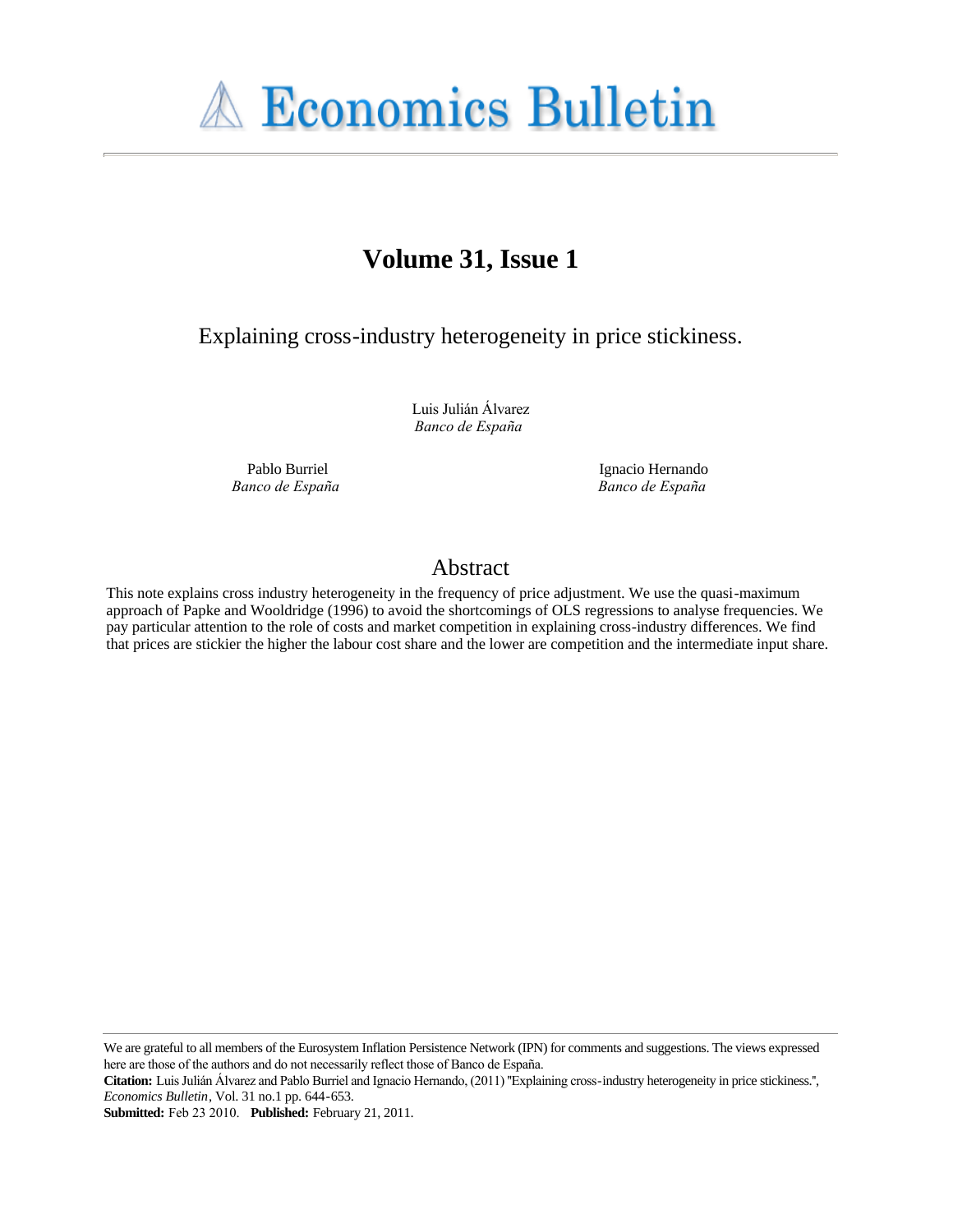#### 1. Introduction

The last decade has seen an explosion of papers in which forward looking firms optimally set prices in a framework of nominal rigidities and imperfect competition. This literature has consistently found that the degree of price flexibility is a key element to assess the impact of nominal shocks on real variables. In this vein, Dynamic Stochastic General Equilibrium (DSGE) models, widely used for monetary policy analysis (e.g. Christiano et al. 2005, Smets and Wouters 2007), have relied on macroeconomic data evidence and have assumed that all firms in the economy adjust prices with the same frequency.

Recent years have also seen a burst of papers examining pricing behaviour at the micro level, where pricing decisions are actually made. Earlier micro-studies on price setting focussed on a very limited number of products (Stigler and Kindhal 1970, Carlton 1986, Cechetti 1986), but there is now ample evidence documenting individual price setting for consumer<sup>1</sup>, and, to a lesser extent, producer<sup>2</sup> prices, using the large-scale data sets of individual prices underlying consumer and producer price indexes.

A common finding of these studies that study a wide spectrum of goods is that there is a substantial degree of heterogeneity in the frequency of price adjustment across products. Moreover, there is an incipient literature that analyses the macroeconomic implications of allowing for heterogeneity in price setting behaviour ((Carvalho 2006, Nakamura and Steinsson 2010, Álvarez and Burriel 2010). These papers take as given observed heterogeneity in price changes across products and find that analyses of the impact of shocks assuming homogeneous pricing behaviour give a heavily distorted picture.

However, the empirical evidence on the determinants of the frequency of price adjustment is rather scarce and mainly based in cross-industry ordinary least squares (OLS) regressions, which in this context have important econometric shortcomings. This is most unfortunate, as this research area may contribute to deepening our understanding of economic fluctuations and inflation dynamics. Along these lines, this note presents empirical<sup>3</sup> evidence on the role of the cost structure of a firm and the degree of competition in explaining differences in the degree of price flexibility across industries using Spanish producer price data. To do so we use the quasi-maximum likelihood (QML) approach of Papke and Woolridge (1996), which does not suffer from the problems associated with standard OLS analyses or log odds ratio models in the analysis of proportions.

# 2. Sectoral heterogeneity in the degree of price stickiness

Álvarez et al. (2010), using the individual price data underlying the construction of the Spanish PPI over the period 1991-1999, find that the average frequency of price changes, defined as the number of price changes as a share of the total number of observations, is 21%. Interestingly, there is a marked heterogeneity across products in the frequency of price

÷,

<sup>&</sup>lt;sup>1</sup> Bils and Klenow (2004) analyse US data and Dhyne et al (2006) euro area countries. Álvarez (2008) surveys global evidence.

<sup>&</sup>lt;sup>2</sup> Dias *et al.* (2004), Cornille and Dossche (2008), Gautier (2008), Fabiani *et al.* (2010), Stahl (2006) and Álvarez et al. (2010) study Portuguese, Belgian, French, Italian, German and Spanish data, respectively. Nakamura and Steinsson (2008) and Goldberg and Hellerstein (2009) study US data. Vermeulen et al. (2007) review evidence for euro area countries.

<sup>&</sup>lt;sup>3</sup> Bonomo and Carvalho (2004) present a theoretical model in which the frequency of price adjustment is endogenised.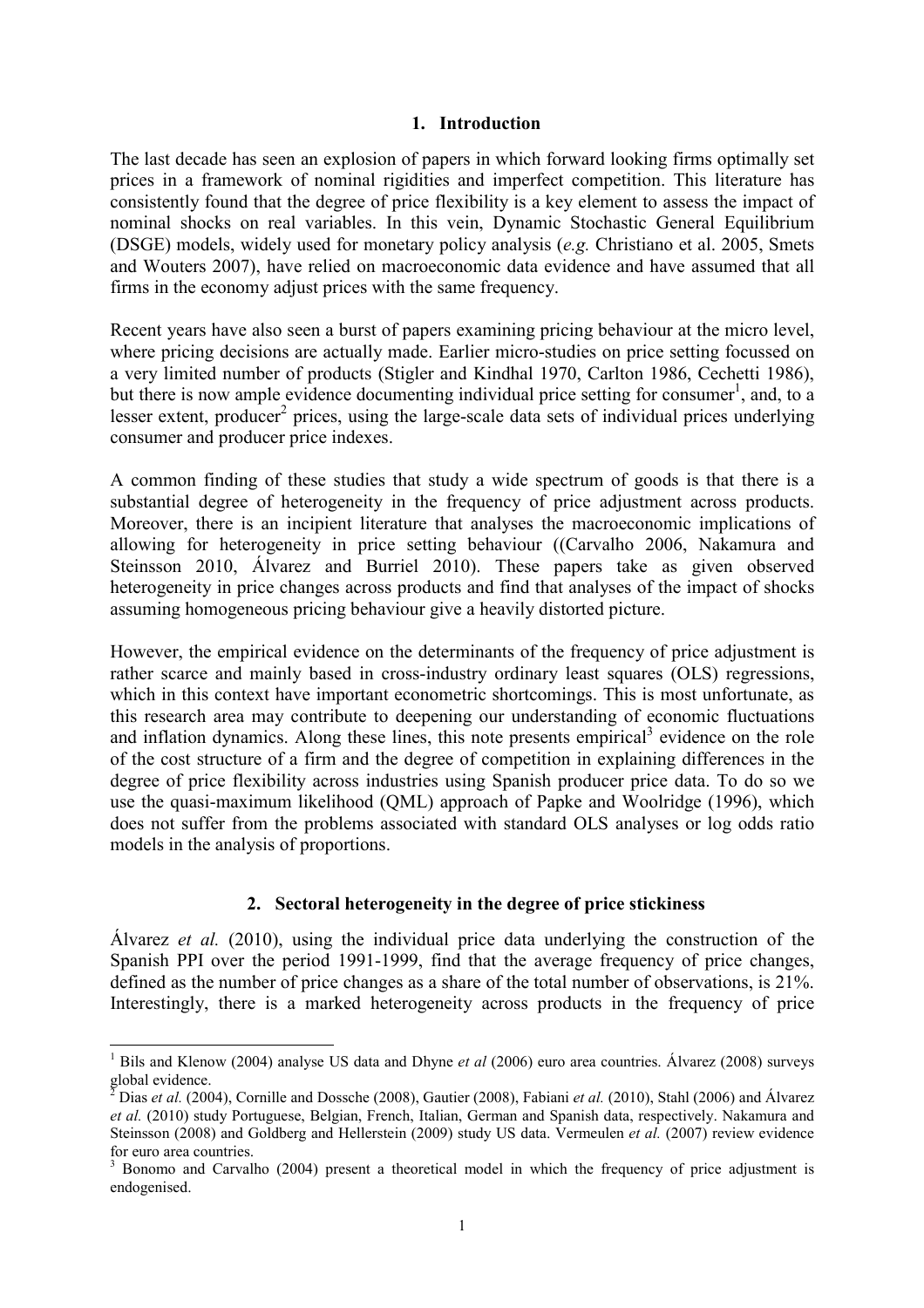changes. Looking at the main product categories, this frequency is considerably larger for energy (38%), intermediate goods (28%) and food (24%) than for the rest, which can be explained by the relative importance of supply shocks for these categories. The frequency of price changes is much smaller for non-food consumption goods (10%) and for capital goods (8%). Vermeulen et al. (2007) report that this same ranking of broad product categories is also observed for other euro area countries.

The marked heterogeneity in the degree of price flexibility across products is even clearer when considering narrower product categories. Figure 1 presents the histogram and an Epanechnikov kernel estimate of the cross-industry (NACE 3) frequency of price adjustment and shows that dispersion is substantial (standard deviation: 0.18), as well as skewness (2.11) and kurtosis (7.11). A D'Agostino et al. (1990) normality test clearly rejects the null (Chisquared: 53.56). The average frequency of price adjustment for NACE 3 groups ranges from 4.8% for "Manufacture of television and radio receivers, sound or video recording" to 89% for "Manufacture of refined petroleum products". There are several microeconomic factors that could explain such dispersion, including differences in the cost structure or the degree of market competition.

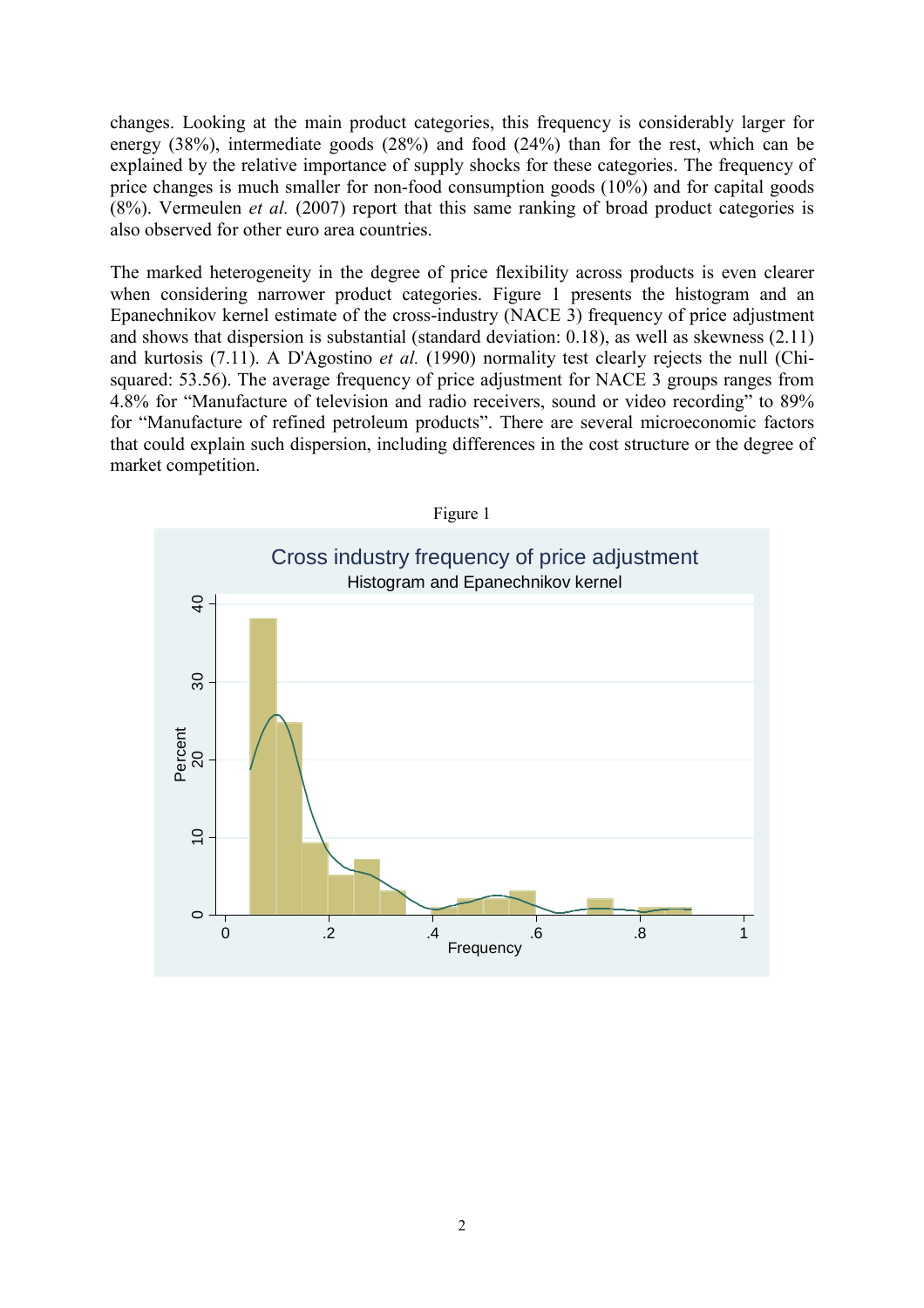#### 3. Determinants of the degree of price flexibility

In this section we explore the role of a number of factors in explaining the heterogeneity in the degree of price stickiness across products, using sectoral information.

#### 3.1 Econometric methodology

Our measure of price flexibility is the frequency of price changes (freq), defined as the number of price changes as a share of total observations.<sup>4</sup> This measure is by nature bounded between 0 and 1, so that standard ordinary least squares regressions are inappropriate for two reasons. First, fitted values of these models may be outside the theoretical boundaries. Second, frequencies are not normally distributed, so that standard inference procedures are invalid. A common solution is to model the log-odds ratio  $\overline{1}$ J )  $\overline{\phantom{a}}$ ∖ ſ − freq freq  $\log \left( \frac{freq}{1 - freq} \right)$  as a linear function of explanatory variables. This implies that frequencies follow an additive logistic

normal distribution (Aitchison 1986).

An alternative procedure is the quasi-maximum likelihood (QML) approach of Papke and Woolridge (1996). These authors suggest the direct estimation of a non-linear model. Specifically, their method involves expressing the observed frequency as a bounded nonlinear function of the explanatory variables and maximizing a Bernoulli likelihood function. The corresponding estimator is consistent and asymptotically normal. Furthermore, it allows the recovery of the conditional expectation without further assumptions, in contrast with the log odds ratio model. We have followed the QML approach using a logistic cumulative distribution function and assuming the frequency (*freq*) to follow a Bernoulli distribution, *i.e* estimating

$$
freq = \frac{e^{\alpha + \sum \beta_i x_i}}{1 + e^{\alpha + \sum \beta_i x_i}} \qquad \qquad freq \sim \text{Bernoulli}
$$

### 3.2 Potential factors explaining price flexibility

Table 1 reports the estimates for the cross-industry frequency of price adjustment of log odds ratio and Papke and Wooldrige (1996) models. The measure of price adjustment that we use is obtained by aggregating the individual price data underlying the Spanish Producer Price Index (PPI) into 84 NACE-3 sectors. The reason for employing sectoral data instead of firm level data is that data on explanatory variables is only available at the sectoral level.<sup>5</sup> Aitchison (1986) proposes testing that frequencies are distributed as additive logistic normal -as implicitly assumed under a log odds ratio approach-, by testing for normality of the logs odds ratio variable. We have carried out a D'Agostini et al. (1990) normality test, which clearly rejects the null hypothesis (Chi-squared: 31.70; skewness: 1.45; kurtosis: 5.02), suggesting that the log odds ratio model is not reliable in this context. In what follows, we discuss the main results.

 $4$  See Álvarez *et al.* (2010).

 $<sup>5</sup>$  The definition of the variables used in our analysis is reported in Table 1.</sup>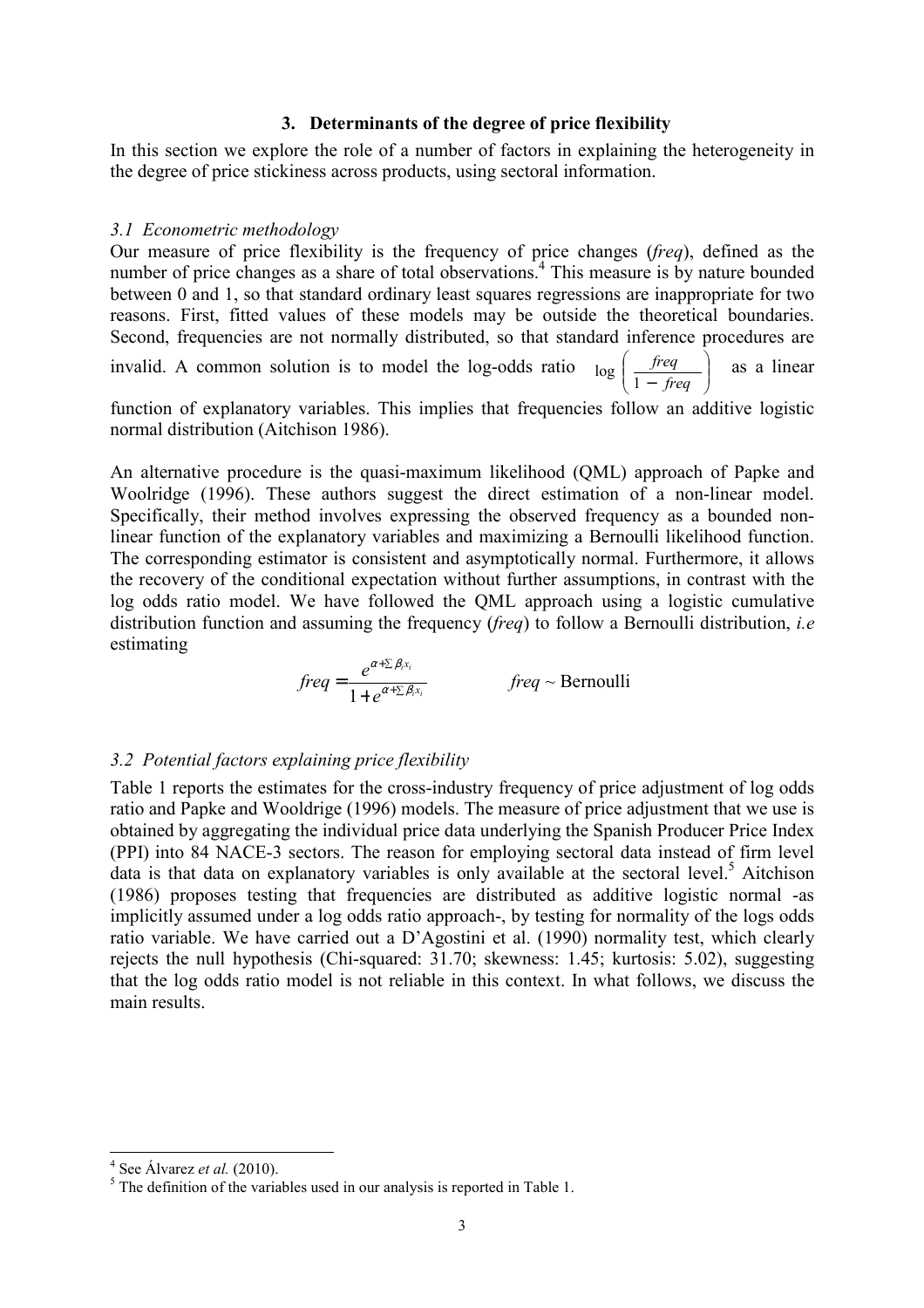| Variable                                | Papke and<br>Wooldridge | Log odds ratio |
|-----------------------------------------|-------------------------|----------------|
| Labour $(b)$                            | $-2.98***$              | $-2.55***$     |
| Energy $(b)$                            | $10.37***$              | $9.15***$      |
| Non-energy intermediate goods (b)       | $1.05***$               | $0.88***$      |
| Outsourcing (b)                         | 4.91***                 | 4.81***        |
| External competition (c)                | $1.12**$                | $0.89*$        |
| Demand conditions (d)                   | $0.22**$                | $0.18*$        |
| Attractive prices (e)                   | $-1.13***$              | $-1.11***$     |
| Size(f)                                 | $-14.97***$             | $-15.00***$    |
| Regulated $(g)$                         | $-0.86*$                | $-1.17***$     |
|                                         |                         |                |
| Number of observations                  | 84                      | 84             |
| Log likelihood                          | $-23.9$                 | $-53.61$       |
| Akaike Information Criterion (AIC)      | 77.79                   | 137.22         |
| Bayesian Information Criterion<br>(BIC) | 114.26                  | 173.68         |

# Table I Determinants of the frequency of price changes (a)

Notes:

a) \*\*\*/\*\*/\* denote coefficient significant at the 1%/5%/10% level. Dummies for the six main product categories not reported.

b) Labour, Energy, Non-energy intermediate goods and Outsourcing are, respectively, the shares of labour costs, energy inputs, non-energy intermediate goods and works carried out by other firms, in terms of total costs. Source: Industrial survey.

c) Total imports over total resources. Source: Input-output tables

d) Importance attached by firm to demand conditions in explaining price changes. Source: Banco de España survey on pricing behaviour. See Álvarez and Hernando (2007a).

e) Fraction of prices set in attractive terms. Source: PPI database. See Álvarez et al. (2010).

f) Average size of price changes. Source: PPI database. See Álvarez et al. (2010).

g) Fraction of firms whose price is set by the government. Source: Banco de España survey on pricing behaviour. See Álvarez and Hernando (2007a).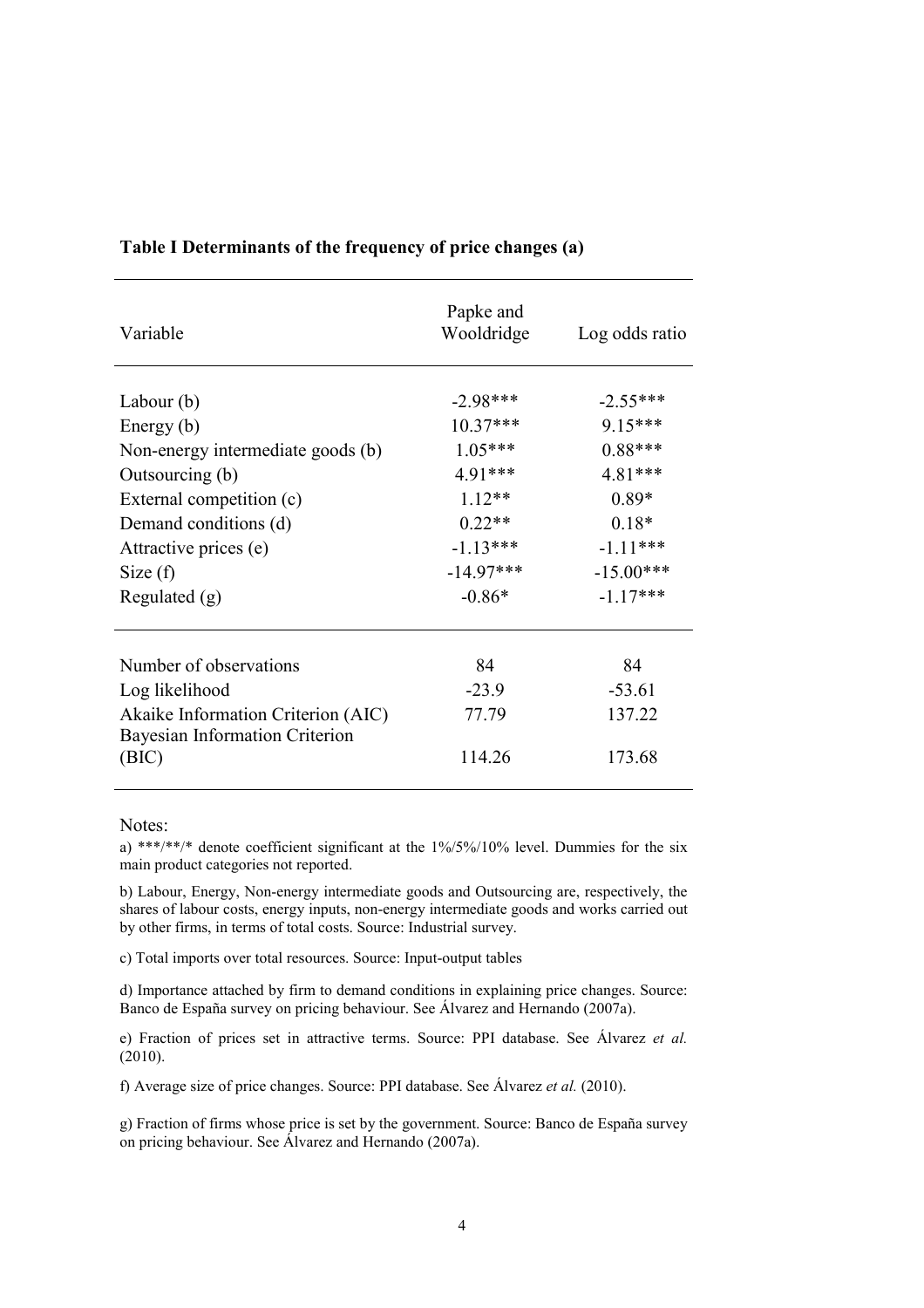Marginal cost variability is a highly significant element in explaining heterogeneity in price flexibility. Here, we characterize the sectoral cost structure by considering the shares of labor costs, intermediate inputs and outsourcing in terms of total costs. Given the low frequency of wage changes<sup>6</sup>, we expect more (less) labor-intensive industries to carry out price revisions less (more) frequently. On the contrary, firms which are highly (lowly) intensive in the use of intermediate goods (e.g. energy) in their production processes are expected to adjust their prices more (less) often, because prices of intermediate goods, as shown above, change very frequently. In a similar vein, a higher (lower) degree of outsourcing is expected to result in a higher (lower) frequency of price change. In Table 1, all cost variables have the expected sign and are highly significant: the coefficient of the labor share is negative and those of the share of energy, non-energy intermediate inputs and outsourcing are positive. Related evidence refers to Hoffmann and Kurz-Kim (2005) who observe that differences in the frequency of consumer price adjustment are related to input price volatility. Similarly, Rumler (2007) estimates open-economy New Keynesian Phillips Curves and finds that firms facing more variable input costs tend to adjust their prices more frequently. Using survey data, Álvarez and Hernando (2007a, 2007b) also find a significant role of the cost structure in explaining cross industry differences in price adjustment.<sup>7</sup>

The degree of competition in the market in which a firm operates is also crucial in determining its price-setting behaviour.<sup>8</sup> In highly competitive markets, firms are more likely to adjust their prices in response to shocks, since the opportunity cost of setting non-optimal prices is higher. By contrast, this cost is smaller for firms enjoying significant market power. There is some empirical evidence on the link between price stickiness and the degree of competition. Geroski (1995) finds that price responses to both supply and demand shocks are faster in more competitive industries. Similarly, Hall et al. (2000) and Carlton (1986) find that companies in competitive markets tend to adjust their prices faster than companies facing less elastic demand<sup>9</sup>.

We characterize the degree of market power by considering both direct measures, such as concentration indices or the number of competitors in a sector, and indirect measures, such as import penetration and the relevance attached by firms to demand conditions or to gaining market share. We expect a higher response to shocks by those firms operating in more competitive environments. As shown in Table 1, we find that a higher degree of competition results in more flexible price adjustment. Specifically, we find that the degree of import penetration, which proxies external competition, is significant. Furthermore, we find an additional effect from the relevance attached by firms to demand conditions, which proxies demand price elasticity. However, direct measures of price competition are never significant in explaining differences in the frequency of price changes. This probably reflects the fact that there are some competitive markets (e.g. telephone services) where a few firms have high market shares. Also, there are markets with a high number of firms with low market shares (e.g. bars and restaurants), which still enjoy some market power. This result confirms the relevant role of competition found in analysis explaining heterogeneity in survey data

i<br>L

 $6$  For euro area countries, Druant *et al.* (2009) report that only 11.4% of firms change wages more frequently than once a year.

<sup>&</sup>lt;sup>7</sup> The studies reported in Vermeulen *et al.* (2007) also find a significant relationship between the frequency of price changes and the volatility of input costs<br><sup>8</sup> See Mertin (1993) for a theoretical model sup

See Martin (1993) for a theoretical model supporting this argument.

<sup>&</sup>lt;sup>9</sup> Bils and Klenow (2004) do not find competition to be a significant driver of the frequency of price adjustment. This lack of significance may be related to their use of OLS regressions.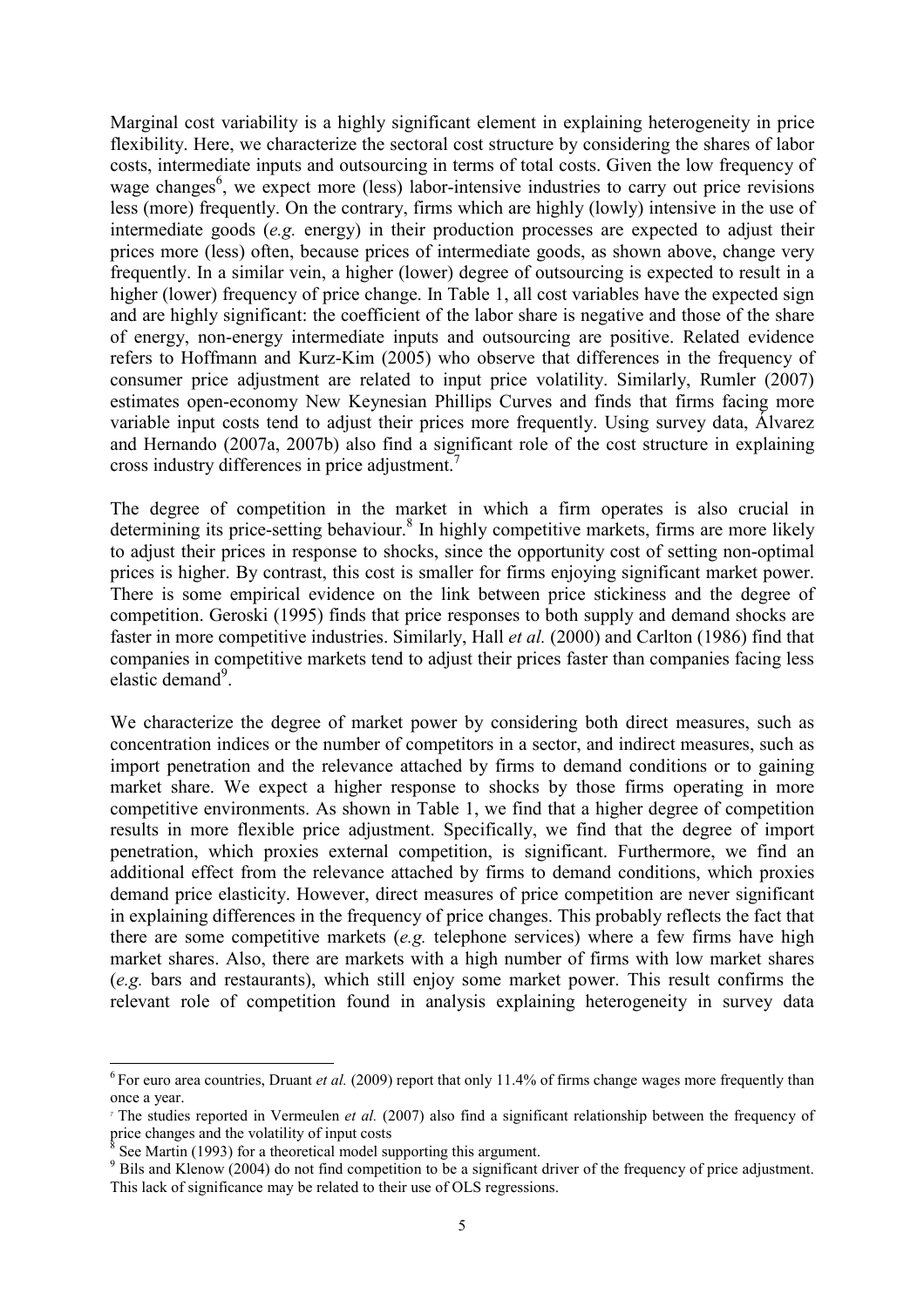$(A)$ varez and Hernando 2007a, 2007b, Druant *et al.* 2009) and in conditional logit models estimated with micro producer price data (Gautier 2008).

Other variables which may help in explaining the frequency of price adjustment are attractive prices –prices ending in 0, 5 or 9-, government-set prices and the average size of price changes. The estimates for these variables display the expected signs. Sectors where prices are regulated are characterized by a lower frequency of change. The use of attractive prices is generally associated with more sluggish price adjustments. Finally, sectors with larger price changes generally present less frequent adjustments.

# 4. Conclusions

In this note, we study the determinants of the cross industry frequency of price adjustment. To avoid pitfalls of linear models in the analysis of proportions we use the quasi-maximum likelihood approach of Papke and Woolridge (1996). Our analysis indicates that both the cost structure of a firm and the degree of competition it faces affect the degree of price flexibility. More precisely, we find that prices are more flexible the lower the labour share, the higher the relevance of intermediate goods and the higher import penetration.

A natural extension of this note is to estimate this type of model for other countries. Another area of future research is to incorporate heterogeneity in macroeconomic models as a function of differences in technology and market structure. From a policy perspective, evaluating the response of the economy to changes in the degree of market competition seems particularly relevant.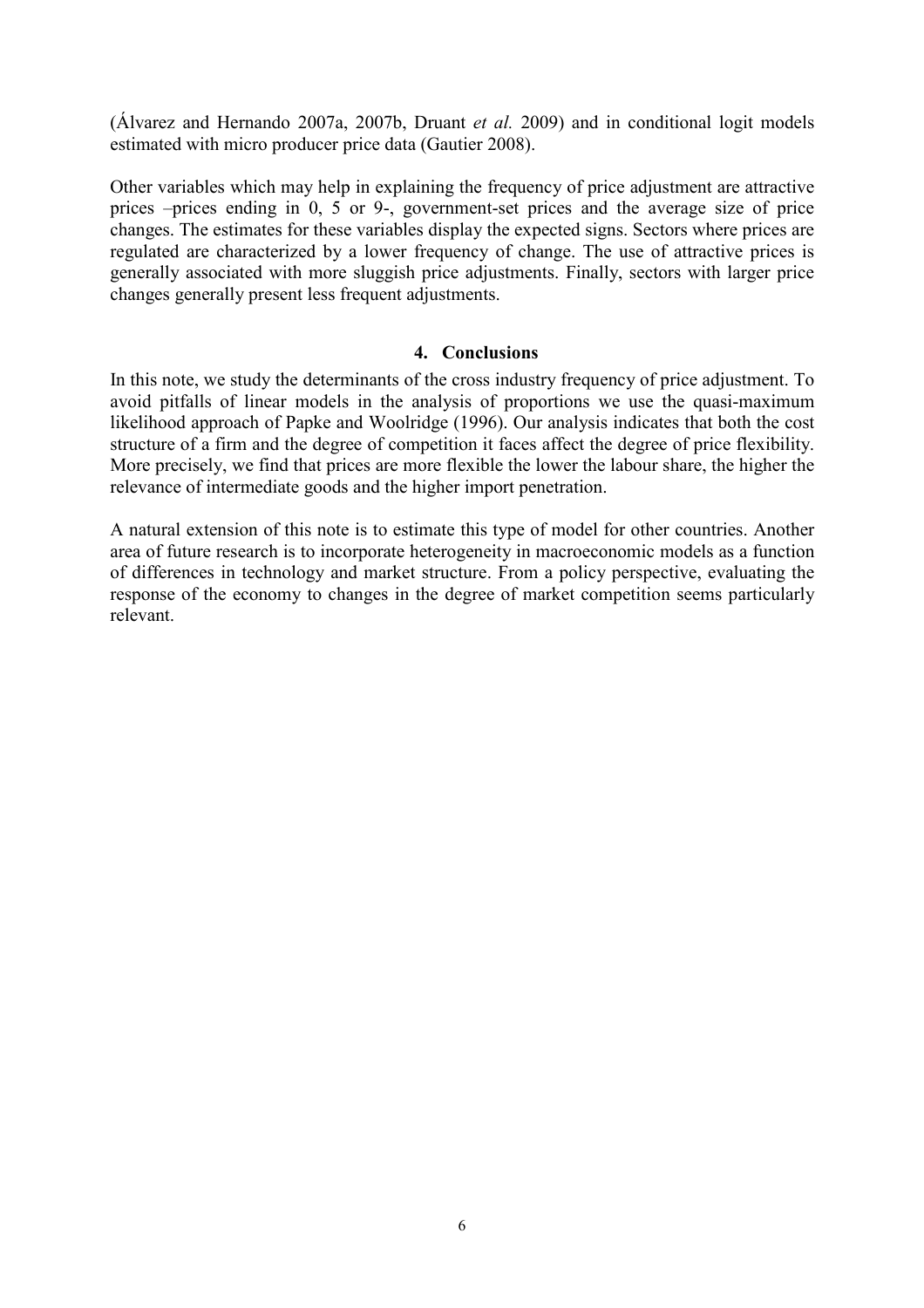# **REFERENCES**

Aitchison, J. (1986) The statistical analysis of compositional data. Chapman and Hall.

Alvarez, L. J. (2008) "What Do Micro Price Data Tell Us on the Validity of the New Keynesian Phillips Curve?" Economics - The Open-Access, Open-Assessment E-Journal, 2(19), 1-36

Álvarez, L.J. and P. Burriel (2010) "Is a Calvo price setting model consistent with micro price data?" The B.E. Journal of Macroeconomics (Advances): 10(1), 13

Álvarez, L.J., P. Burriel and I. Hernando (2010) "Price-setting behaviour in Spain: evidence from micro PPI data" Managerial and Decision Economics, 31(2-3), 105-121

Álvarez, L.J. and I. Hernando (2007a) "The Price Setting Behaviour of Spanish Firms: Evidence from Survey Data" in Pricing Decisions in the Euro Area: How Firms Set Prices and Why by S. Fabiani, C. Loupias F. Martins and R. Sabbatini, Eds., Oxford University Press.

Álvarez, L.J. and I. Hernando (2007b) "Competition and Price Adjustment in the Euro Area", in Pricing Decisions in the Euro Area: How Firms Set Prices and Why by S. Fabiani, C. Loupias F. Martins and R. Sabbatini, Eds., Oxford University Press.

Bils, M. and P. Klenow (2004) "Some Evidence on the Importance of Sticky Prices" Journal of Political Economy 112, 947-985.

Bonomo, M. and C. Carvalho (2004) "Endogenous Time-Dependent Rules and Inflation Inertia" Journal of Money, Credit and Banking 36 (6), 1015-41.

Carlton, D. (1986) "The rigidity of prices" American Economic Review 76, 637-658.

Carvalho, C. (2006) "Heterogeneity in Price Stickiness and the Real Effects of Monetary Shocks" Frontiers of Macroeconomics 2(1), 1

Cecchetti, S. (1986) "The frequency of price adjustment: a study of the newsstand prices of magazines" Journal of Econometrics 31, 255-274.

Christiano, L.J., M. Eichenbaum and C. L. Evans (2005) "Nominal Rigidities and the Dynamic Effects of a Shock to Monetary Policy" Journal of Political Economy 113(1), 1-45

Cornille, D. and M. Dossche (2008) "Some evidence on the adjustment of producer prices" Scandinavian Journal of Economics 110, 489-518.

D'Agostino, R. B., A. Balanger, and R. B. D'Agostino (1990) "A suggestion for using powerful and informative tests of normality" American Statistician 44, 316-321.

Dhyne, E., Álvarez L.J., Le Bihan H., Veronese G., Dias D., Hoffmann J., Jonker N., Lünnemann P., Rumler F. and J. Vilmunen (2006) "Price changes in the euro area and the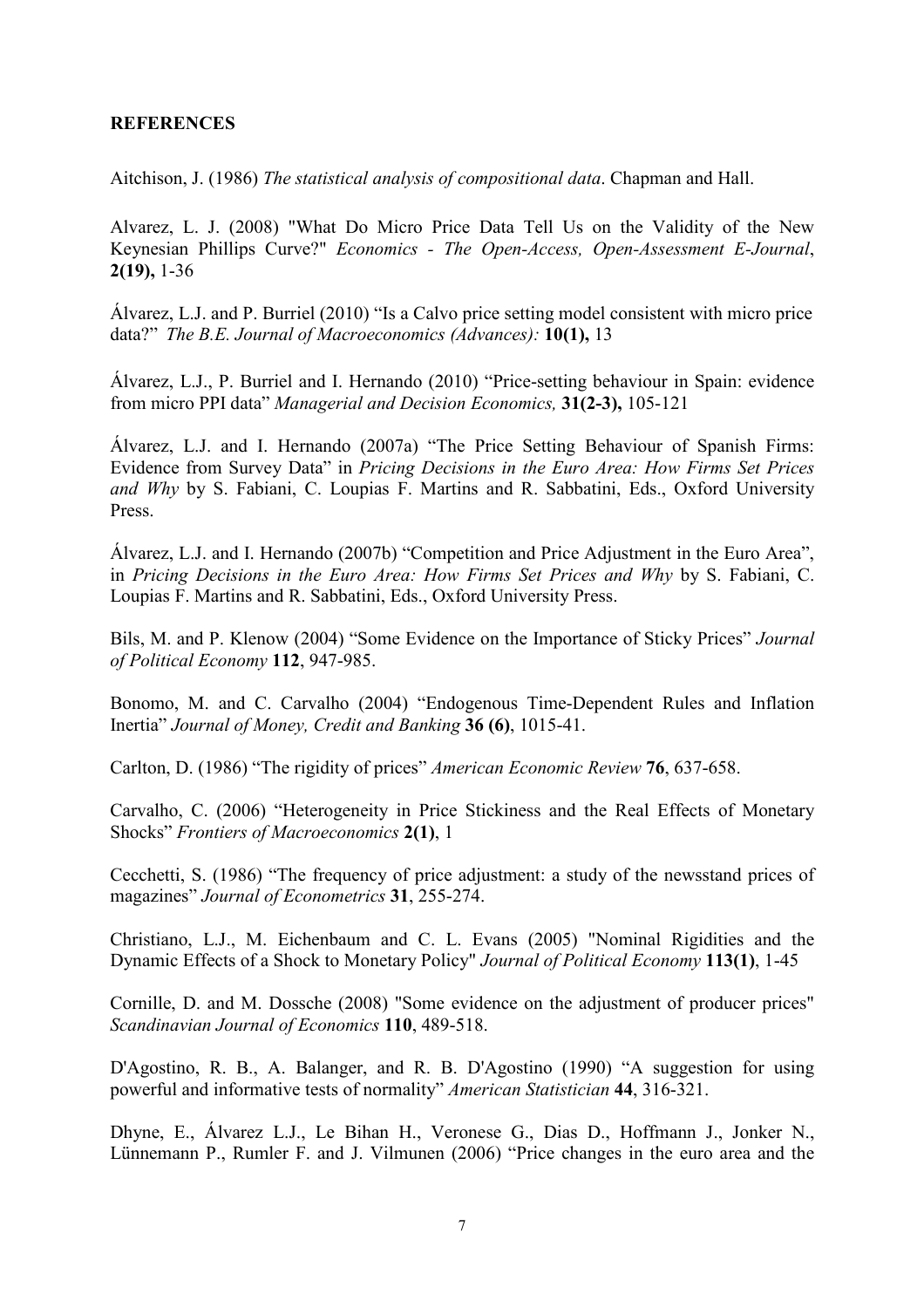United States: Some facts from individual consumer price data" Journal of Economic Perspectives 20(2), 171-192.

Dias, M., D. Dias and P. Neves (2004): "Stylised features of price setting behaviour in Portugal: 1992-2001" Banco de Portugal Working Paper number 5-04.

Druant, M., S. Fabiani, G. Kezdi, A. Lamo, F. Martins and R. Sabbatini (2009) "How are firms' wages and prices linked - survey evidence in Europe," European Central Bank Working Paper Series number 1084.

Fabiani, S., A. Gattulli, G. Veronese and R. Sabbatini (2010) "Price adjustment in Italy: evidence from micro producer and consumer prices" Managerial and Decision Economics, 31(2-3), 93-104

Gautier, E. (2008) "The behaviour of producer prices: evidence from French PPI micro data" Empirical Economics 35, 301-332.

Geroski, P. (1995) "Price dynamics in UK manufacturing: a microeconomic view" Economica 59, 403-419.

Goldberg, p. and R. Hellerstein (2009) "How Rigid Are Producer Prices?" Center for Economic Policy Studies Working Paper number 1184, Princeton University.

Hall, S., M. Walsh and A. Yates (2000) "Are UK companies' prices sticky?" Oxford Economic Papers 52, 425-46.

Hoffmann, J. and J.-R. Kurz-Kim (2005) "Consumer price adjustment under the microscope: Germany in a period of low inflation" European Central Bank Working Paper Series number 652.

Martin, C. (1993) "Price adjustment and market structure" *Economics Letters* 41, 139-143.

Nakamura, E. and J. Steinsson (2008) "Five Facts about Prices: A Reevaluation of Menu Cost Models" The Quarterly Journal of Economics 123(4), 1415-1464.

Nakamura, E. and J. Steinsson (2010) "Monetary Non-Neutrality in a Multi-Sector Menu Cost Model" The Quarterly Journal of Economics 125 (3), 961-1013.

Papke L.E. and J.M. Woolridge (1996) "Econometric Methods for Fractional Response with an Application to  $401(K)$  Plan Participation Rates" Journal of Applied Econometrics 11(6), 619-632.

Rumler, F. (2007) "Estimates of the open economy New Keynesian Phillips curve for euro area countries" Open Economies Review 18(4), 427-451.

Smets, F. and R. Wouters (2007) "Shocks and Frictions in US Business Cycles: A Bayesian DSGE Approach" American Economic Review 97(3), 586-606.

Stahl, H. (2006) "Producer Price Adjustment at the Micro Level: Evidence from Individual Price Records Underlying the German PPI", Bundesbank, mimeo.